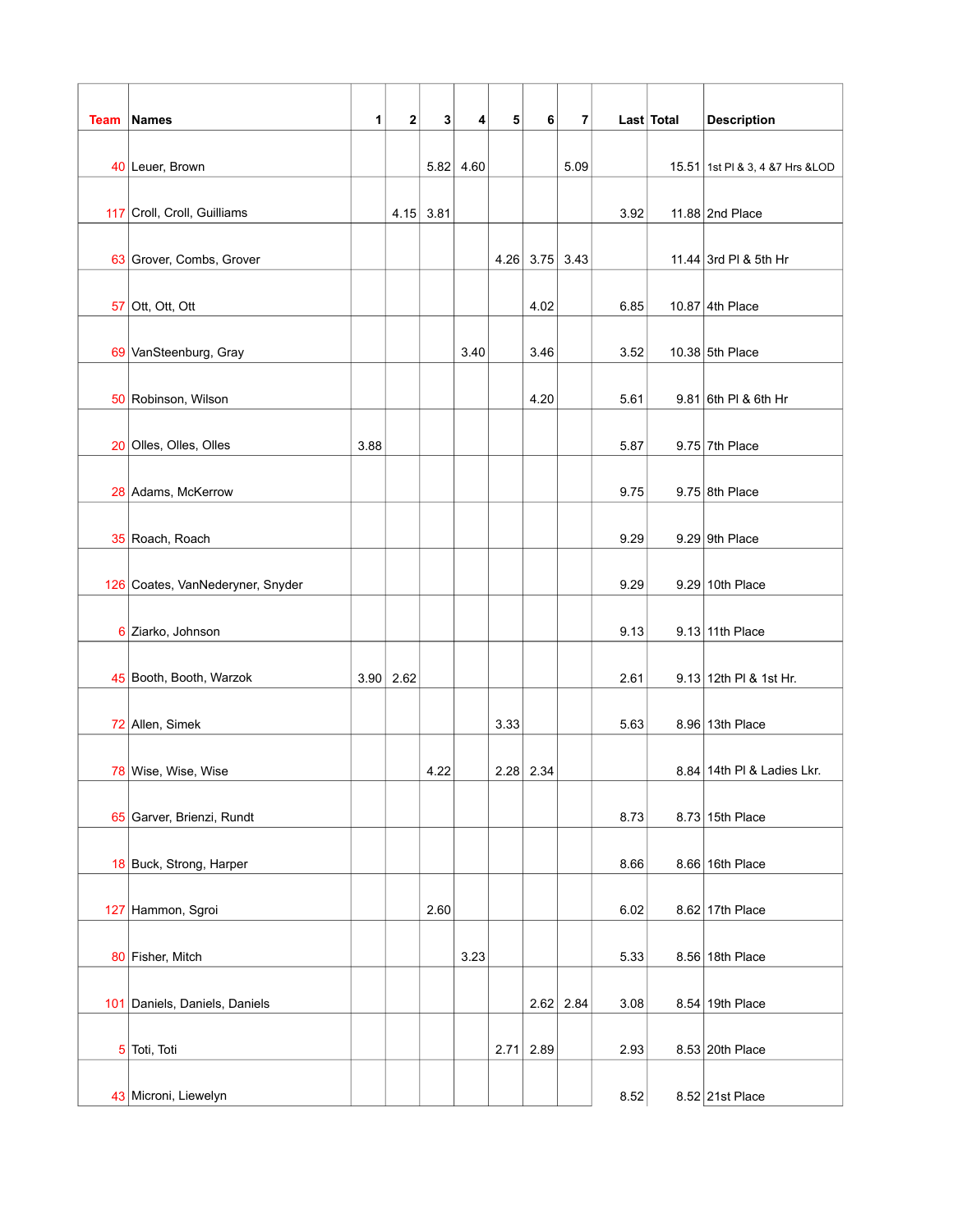|                | 49 Mang, Mang                       |      |      |             |             |             | 8.52 | 8.52 22nd Place |
|----------------|-------------------------------------|------|------|-------------|-------------|-------------|------|-----------------|
|                | 19 Springman, Springman, Springman  |      |      | $2.95$ 2.84 |             |             | 2.65 | 8.44 23rd place |
|                | 74 Mierek, Smith                    |      | 2.98 |             |             |             | 5.45 | $8.43$ 24th     |
|                | 95 Moore, Rovito, Barnes            |      |      |             |             |             | 8.31 | $8.31   25$ th  |
|                | 41 Falvo, Hubbard                   |      |      |             |             |             | 8.29 | $8.29$ 26th     |
|                | 47 Neenan, Bryan                    | 3.52 |      |             |             |             | 4.62 | 8.14   27th     |
|                | 17 Caler, Caler                     |      |      |             |             |             | 8.09 | $8.09$ 28th     |
|                | 89 Shalamanda, Hitz                 |      | 3.14 | 2.61        |             | 2.33        |      | $8.08$ 29th     |
|                | 61 Martin, Campfield                |      |      |             |             |             | 8.07 | 8.07 30th       |
| $\overline{4}$ | Gonyeau, Urban                      |      |      |             | $2.75$ 2.67 |             | 2.63 | $8.05$ 32st     |
|                | 12 Terhune, Corrigan, Janick        |      |      |             |             |             | 8.03 | 8.03   32nd     |
|                | 99 Cilento, Gallelli, Colombai      |      |      |             |             |             | 8.02 | $8.02$ 33rd     |
|                | 98 Anderson, Anderson, Houppert     |      |      |             |             |             | 7.95 | 7.95 34th       |
|                | 26 Dishaw, Dishaw, Dishaw           |      |      |             |             |             | 7.88 | 7.88 35th       |
|                | 42 Armstrong, VanNederynen, Telesca |      |      |             |             |             | 7.84 | 7.84 36th       |
|                | 128 Higinson, Higinson, Dolson      |      |      |             |             |             | 7.74 | $7.74$ 37th     |
|                |                                     |      |      |             |             |             |      |                 |
|                | 30 Perfetto, Perfetto               |      |      |             | 2.50        |             | 5.23 | $7.73$ 38th     |
|                | 108 Ingalls, Lown                   |      |      |             |             | $2.72$ 3.25 | 1.68 | 7.65 39th       |
|                | 135 Wells, Wells, Potteiger         |      |      |             |             |             | 7.64 | 7.64   40th     |
|                | 59 Staie, Davis                     |      |      |             |             |             | 7.63 | 7.63   41st     |
|                | 114 Narolis, Matthews, Matthews     |      |      |             |             |             | 7.51 | 7.51   42nd     |
|                | 48 Standen, Standen                 |      |      |             | 3.31        |             | 4.17 | $7.48$ 43rd     |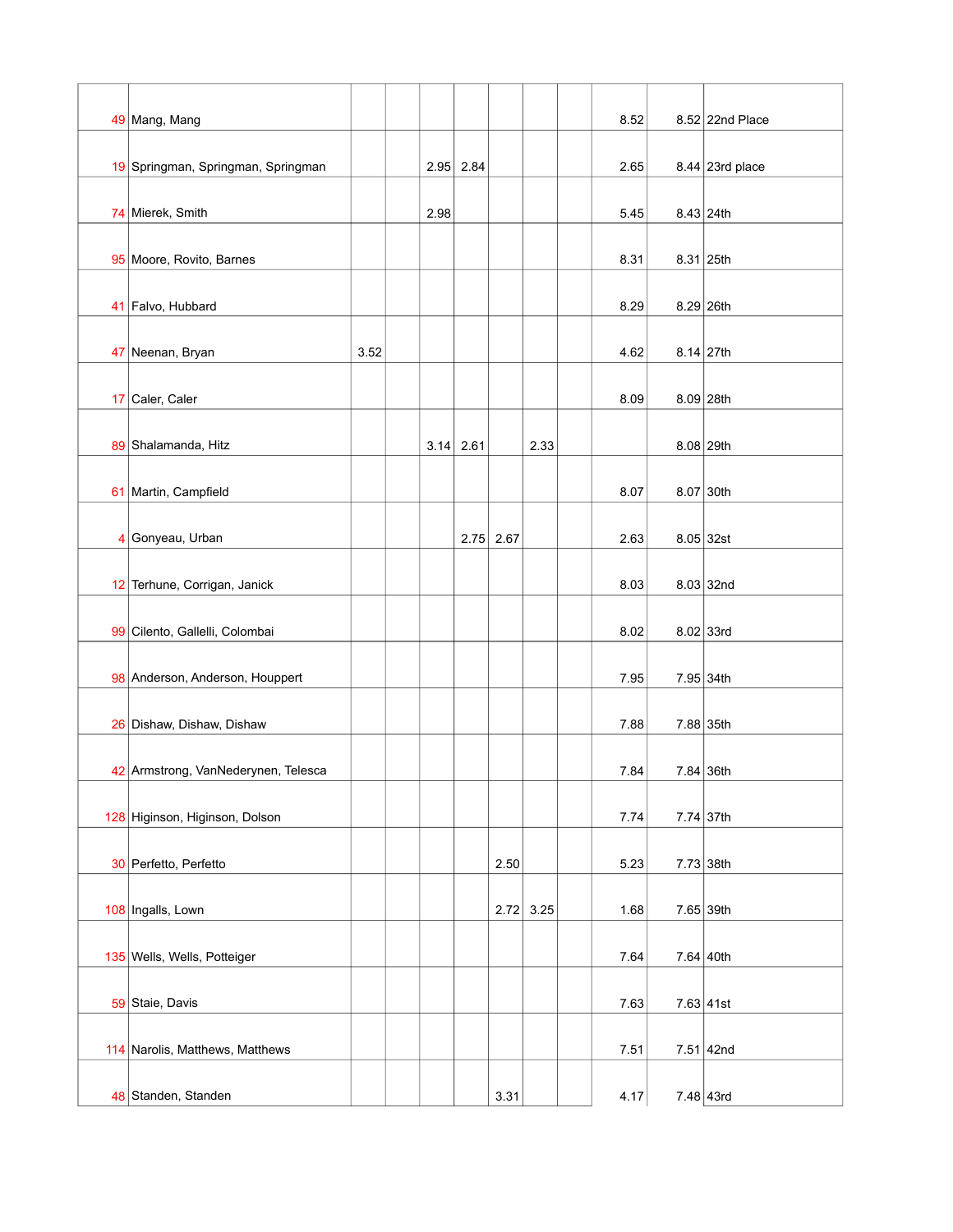| 85 Saboski, McLaughlin, Shurer    |      |      |      | 7.48 |                | 7.48 44th                  |
|-----------------------------------|------|------|------|------|----------------|----------------------------|
| 15 Griesmyer, Evans               |      |      |      | 7.41 | $7.41   45$ th |                            |
| 121 Mattice, Kroll                |      |      | 3.04 | 4.33 | 7.37 46th      |                            |
| 91 Wierbowski, Wierbowski         |      | 2.69 |      | 4.62 | 7.31   46th    |                            |
| 133 Eddy, Eddy, Eddy              |      |      |      | 7.29 |                | 7.29 48th 2.37 kids lunker |
| 58 Morreale, Senenza              |      |      |      | 7.25 | $7.25$ 49th    |                            |
| 53 Wolfe, Skinner, Piersall       |      | 2.80 |      | 4.40 | 7.20 50th      |                            |
| 13 Boicourt, Boicourt             |      |      |      | 7.13 | 7.13 51st      |                            |
| 2 Ferri, Ferri, Nasello           |      |      |      | 7.05 |                | 7.05 52nd                  |
| 132 Lumley, Lumley, Quinn         |      |      |      | 7.05 | $7.05$ 53rd    |                            |
| 88 Smith, Smith, Murray           |      |      |      | 6.98 |                | 6.98 54th                  |
| 83 Olles, Olles, Jackson          |      |      |      | 6.90 |                | 6.90 55 Small Mouth Lunker |
| 131 Doyle, Barnes, Hoffnagle      |      |      |      | 6.90 |                | 6.90 56th                  |
| 93 Race, Rodman                   |      |      |      | 6.86 | 6.86 57th      |                            |
| 75 Dehn, Dehn                     | 4.54 |      |      | 2.18 |                | 6.72 58th & 2nd Hr. lunker |
| 16 Caler, Rease, Rease            |      |      |      | 6.71 |                | $6.71$ 59th                |
| 73 Green, Dick                    |      |      |      | 6.65 | 6.65 60th      |                            |
| 37 Raudabaugh, Shaffer, Getgen    |      | 3.61 |      | 3.01 | 6.62           |                            |
| 56 Mazol, Campbell                |      |      |      | 6.61 | 6.61           |                            |
| 31 Loomis, Loomis                 |      |      |      | 6.54 | 6.54           |                            |
|                                   |      |      |      |      |                |                            |
| 8 Knauss, Knauss, Gertis          |      |      |      | 6.51 | 6.51           |                            |
| 109 Pellegrino, Pellegrino, Payne |      |      |      | 6.49 | 6.49           |                            |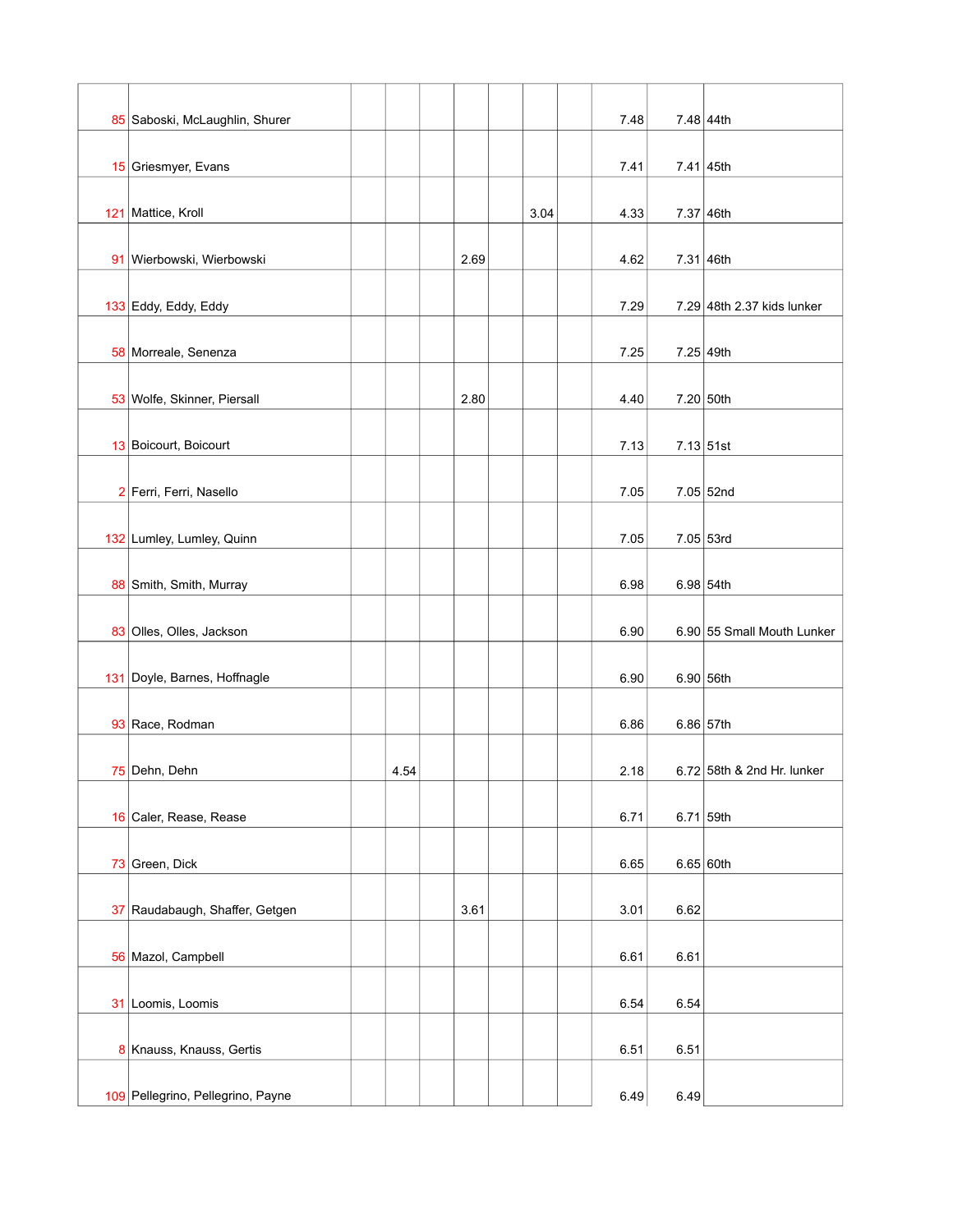| 125 Lumley, Mazzatelli, Wrubel |      |      |      |      |      |             | 6.45 | 6.45 |  |
|--------------------------------|------|------|------|------|------|-------------|------|------|--|
|                                |      |      |      |      |      |             |      |      |  |
| 39 LaMoreaux, Cook, LaMoreaux  |      |      |      |      | 3.45 |             | 1.95 | 5.40 |  |
| 55 Annis, Annis, Dibble        |      |      |      |      |      |             | 5.08 | 5.08 |  |
|                                |      |      |      |      |      |             |      |      |  |
| 46 Harrington, Wilbur          |      |      |      |      |      |             | 4.76 | 4.76 |  |
|                                |      |      |      |      |      |             |      |      |  |
| 100 Aruck, Friedman            |      |      |      |      |      |             | 4.73 | 4.73 |  |
| 129 Suchnick, Suchnick         | 2.70 |      |      |      |      |             | 2.01 | 4.71 |  |
|                                |      |      |      |      |      |             |      |      |  |
| 130 Rathbum, Powell, Booth     |      |      |      |      |      | $1.93$ 2.74 |      | 4.67 |  |
| 113 Stickler, Stickler, Miller |      |      |      |      |      |             | 4.63 | 4.63 |  |
|                                |      |      |      |      |      |             |      |      |  |
| 33 Skirment, Skirment          |      |      |      |      |      |             | 4.60 | 4.60 |  |
| 110 Bator, Secor               |      |      |      |      |      |             | 4.54 | 4.54 |  |
|                                |      |      |      |      |      |             |      |      |  |
| 96 Morris, Elliott             |      |      | 2.19 |      | 2.27 |             |      | 4.46 |  |
|                                |      |      |      |      |      |             |      |      |  |
| 94 Coggins, Monica             |      | 4.41 |      |      |      |             |      | 4.41 |  |
| 23 Witczak, Maloney, Forness   |      |      |      |      |      |             | 4.29 | 4.29 |  |
|                                |      |      |      |      |      |             |      |      |  |
| 3 Swinegar, Swinegar           |      |      | 2.07 | 1.93 |      |             |      | 4.00 |  |
| 87 Herritt, Mccollum           |      |      |      |      |      |             | 3.71 | 3.71 |  |
|                                |      |      |      |      |      |             |      |      |  |
| 90 Abbatrello, DeVries         |      |      |      | 3.58 |      |             |      | 3.58 |  |
| 11 Funk, Fitzgerald            |      |      |      | 3.47 |      |             |      | 3.47 |  |
|                                |      |      |      |      |      |             |      |      |  |
| 29 Nester, Eurillo, Plocek     | 3.44 |      |      |      |      |             |      | 3.44 |  |
|                                |      |      |      |      |      |             |      |      |  |
| 21 Covey, Noworyta             |      |      |      |      |      |             | 3.34 | 3.34 |  |
| 84 Davenport, Szabo, Davenport |      |      |      |      |      | 2.66        |      | 2.66 |  |
|                                |      |      |      |      |      |             |      |      |  |
| 51 Sutkowski, Sutkowski        |      | 2.65 |      |      |      |             |      | 2.65 |  |
| 123 Lane, Judson               | 2.45 |      |      |      |      |             |      | 2.45 |  |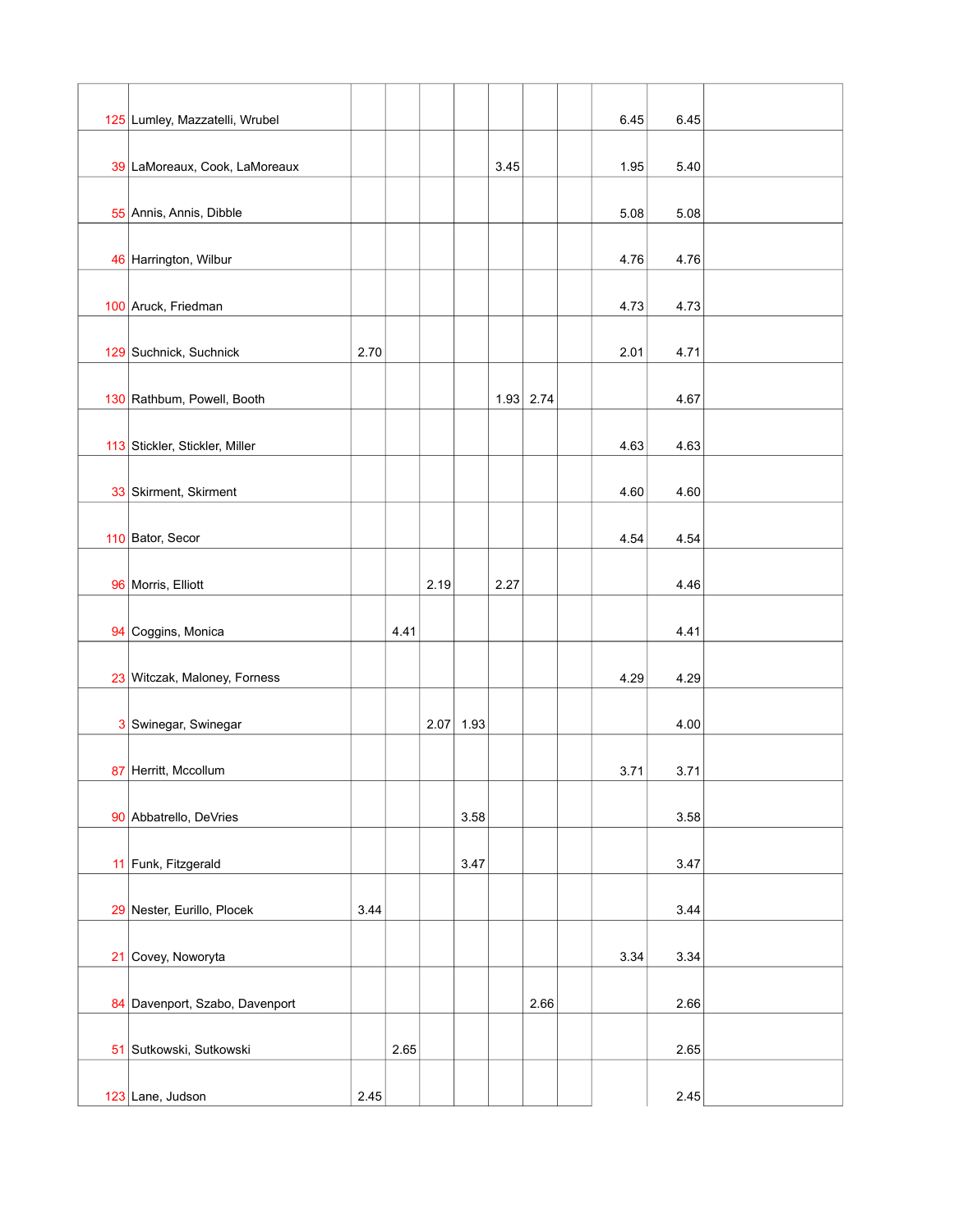|              | 115 Hryckewicz, Hediger, Jackson  | 2.35 |  |      |      |      |      | 2.35 |  |
|--------------|-----------------------------------|------|--|------|------|------|------|------|--|
|              |                                   |      |  |      |      |      |      |      |  |
|              | 104 Murdie, Murdie, Murdie        |      |  | 2.32 |      |      |      | 2.32 |  |
|              | 86 Hood, Hood                     |      |  |      |      |      | 2.30 | 2.30 |  |
|              |                                   |      |  |      |      |      |      |      |  |
|              | 118 Kelly, West                   |      |  |      |      |      | 2.23 | 2.23 |  |
|              | 52 Wolfe, Wolfe, Platt            |      |  |      |      | 2.17 |      | 2.17 |  |
|              |                                   |      |  |      |      |      |      |      |  |
|              | 36 Reynolds, Robinson             |      |  |      |      |      | 2.15 | 2.15 |  |
| 146          | Maconeghy, Maconeghy              |      |  |      |      |      | 2.08 | 2.08 |  |
|              |                                   |      |  |      |      |      |      |      |  |
|              | 137 Symonds, Costello, Bartolotti |      |  |      | 2.04 |      |      | 2.04 |  |
|              | 62 Turner, Turner                 |      |  |      |      | 1.94 |      | 1.94 |  |
|              |                                   |      |  |      |      |      |      |      |  |
|              | 97 Zgurich, Tarantella            |      |  |      |      |      | 1.70 | 1.70 |  |
|              | 22 Colarusso, Boczar, Witczak     |      |  |      |      |      | 1.57 | 1.57 |  |
|              |                                   |      |  |      |      |      |      |      |  |
| $\mathbf{1}$ | Garcia, O'Grady                   |      |  |      |      |      |      | 0.00 |  |
|              | 7 Whitmarsh, Meier                |      |  |      |      |      |      | 0.00 |  |
|              |                                   |      |  |      |      |      |      |      |  |
|              | 9 Redmond, Redmond                |      |  |      |      |      |      | 0.00 |  |
|              | 10 Dunn, Mattes, Ware             |      |  |      |      |      |      | 0.00 |  |
|              |                                   |      |  |      |      |      |      |      |  |
|              | 14 Griesmyer, Doucette            |      |  |      |      |      |      | 0.00 |  |
|              | 24 Derrenbacher, Warner           |      |  |      |      |      |      | 0.00 |  |
|              |                                   |      |  |      |      |      |      |      |  |
|              | 25 Harrington, Conklin            |      |  |      |      |      |      | 0.00 |  |
|              | 27 Vaadi, Vaadi                   |      |  |      |      |      |      | 0.00 |  |
|              |                                   |      |  |      |      |      |      |      |  |
|              | 32 Miller, Feathers               |      |  |      |      |      |      | 0.00 |  |
|              | 34 Showers, Hoffman, Lutz         |      |  |      |      |      |      | 0.00 |  |
|              |                                   |      |  |      |      |      |      |      |  |
|              | 38 Stebbins, Mengel               |      |  |      |      |      |      | 0.00 |  |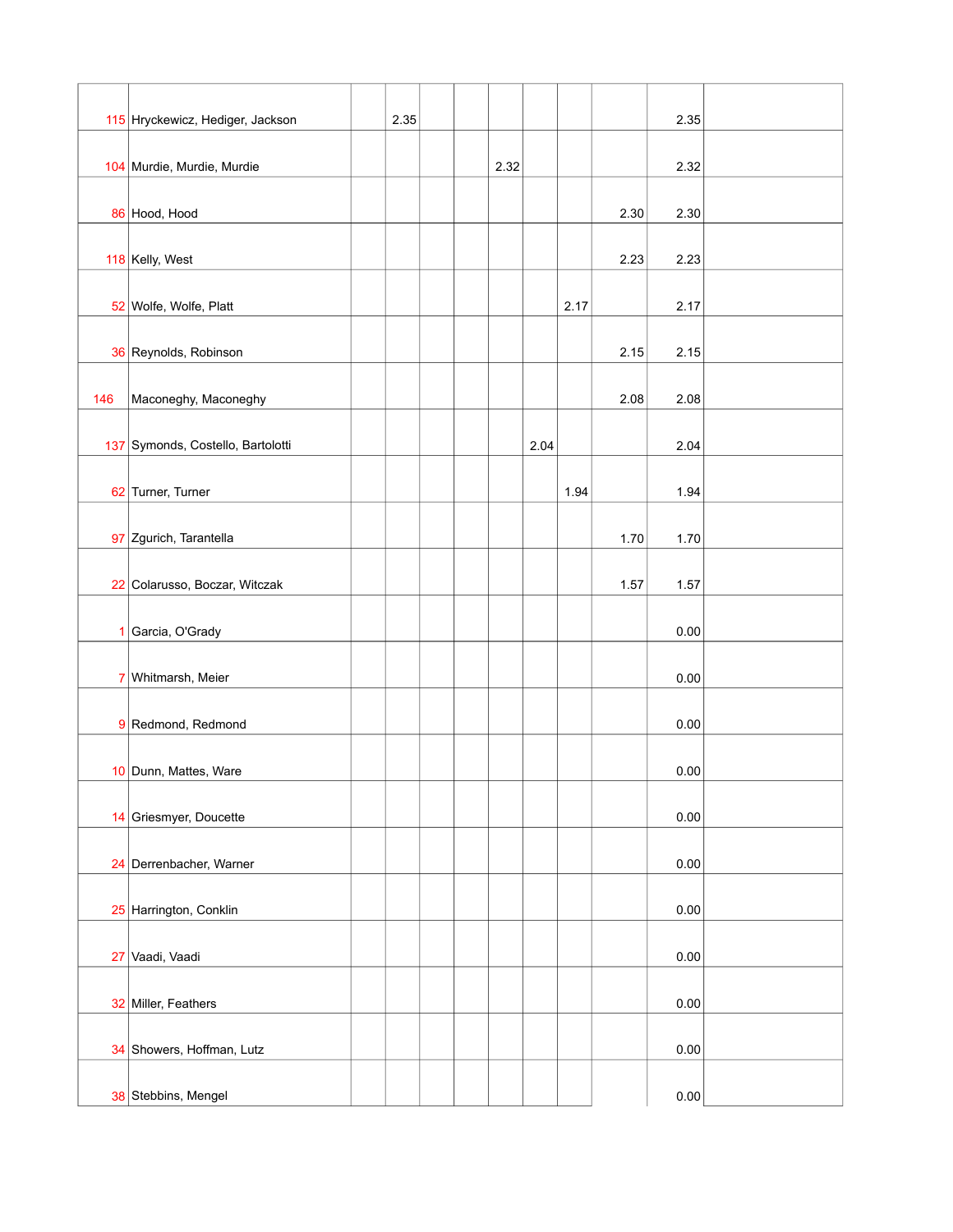|    | 44 Ash, Zieminick                |  |  |  |  | 0.00 |  |
|----|----------------------------------|--|--|--|--|------|--|
|    | 54 Schiszler, Schiszler, Simmons |  |  |  |  | 0.00 |  |
|    |                                  |  |  |  |  |      |  |
|    | 60 Repman, Christie              |  |  |  |  | 0.00 |  |
|    | 64 Buckman, Powell, Gradwick     |  |  |  |  | 0.00 |  |
|    | 66 Lamitie, Dufrane              |  |  |  |  | 0.00 |  |
|    | 67 Jackson, Goddard              |  |  |  |  | 0.00 |  |
|    | 68 Liberstore, Liberatore, Lobur |  |  |  |  | 0.00 |  |
|    | 70 Shiffler, Shiffler            |  |  |  |  | 0.00 |  |
|    | 71 Walsh, Heller                 |  |  |  |  | 0.00 |  |
|    | 76 Hines, Hines                  |  |  |  |  | 0.00 |  |
|    | 77 Pierce, Speach                |  |  |  |  | 0.00 |  |
|    | 79 Gideon, Gideon                |  |  |  |  | 0.00 |  |
| 81 |                                  |  |  |  |  | 0.00 |  |
|    | 82 Toti, Toti                    |  |  |  |  | 0.00 |  |
|    | 92 Rapp, Rapp, Drake             |  |  |  |  | 0.00 |  |
|    | 102 Rutkoski, Attavilla          |  |  |  |  | 0.00 |  |
|    | 103 Parmer, Laclair              |  |  |  |  | 0.00 |  |
|    | 105 Connor, Connor               |  |  |  |  | 0.00 |  |
|    | 106 Umbriac, Umbriac, Sloan      |  |  |  |  | 0.00 |  |
|    | 107 Losurdo, Losurdo, Losurdo    |  |  |  |  | 0.00 |  |
|    | 111 Smiley, Sheehan              |  |  |  |  | 0.00 |  |
|    | 112 Maccubbin, Maccubbin         |  |  |  |  | 0.00 |  |